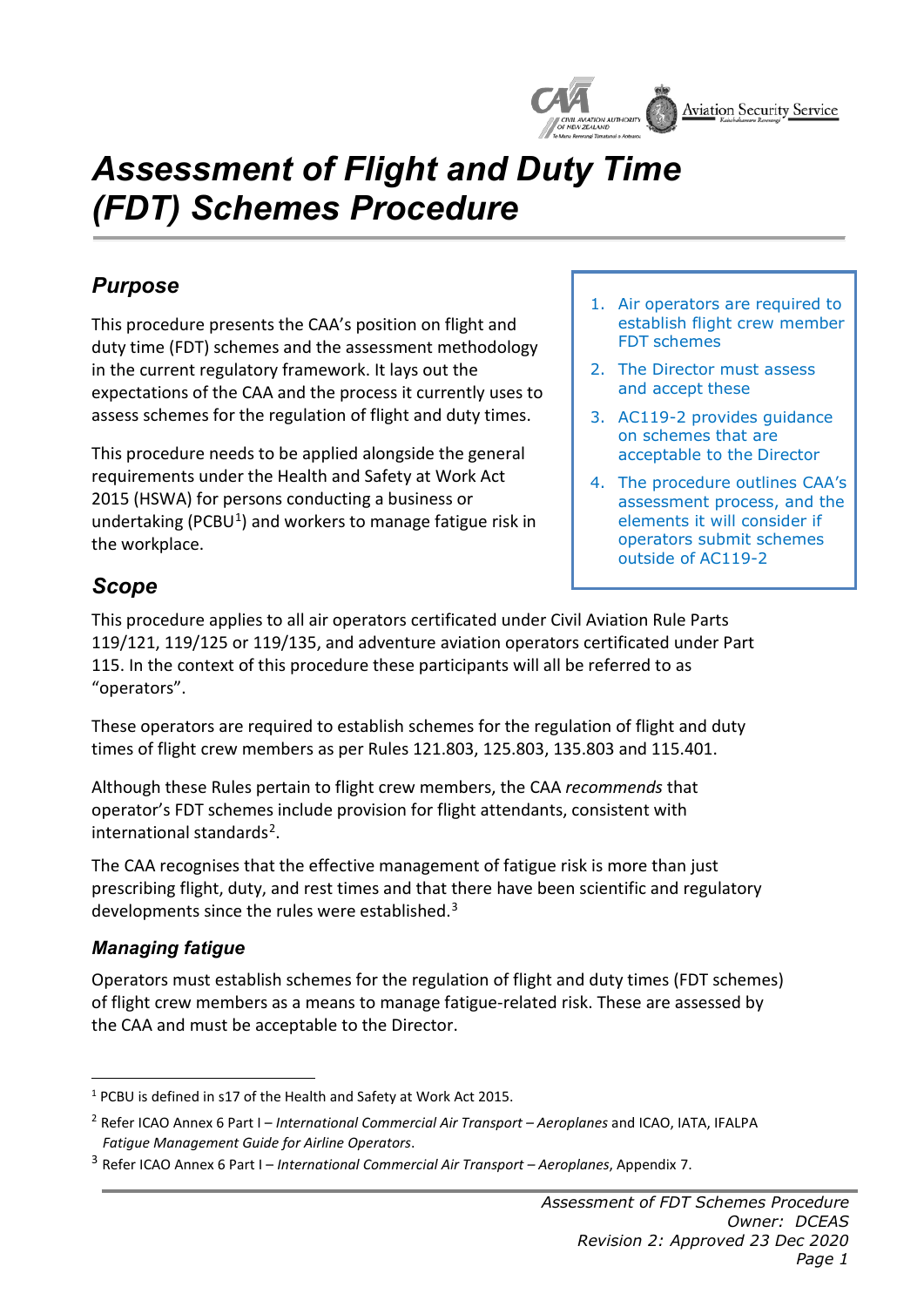FDT schemes require the definition of limits on flight, duty, and rest times. These must be set after consideration of certain factors impacting fatigue (for example type of operation, circadian rhythm, etc.). There are 21 factors in Rules 121.803, 125.803 and 135.803, and 11 in 115.401.

#### *Acceptable schemes*

CAA Advisory Circular AC119-2 Air Operations – Fatigue of Flight Crew provides guidance and different sets of limits. When applied and followed in full, this AC is deemed to be an acceptable means of compliance for all types of air operations – air transport operations, commercial transport operations and adventure aviation operations.

#### *Alternative schemes*

The options in AC119-2 are not the only FDT schemes the Director can find acceptable. They were established to provide an acceptable means of compliance in certain, generic operating circumstances. The Rules provide operators with the flexibility to develop schemes that fit their specific operations.

Although the Rules do not specify that FDT schemes must be supported by a risk management process, the CAA considers that risk management is an essential part of any management system or safety-related process. This is supported by section 12 of the Civil Aviation Act 1990 and is consistent with SMS principles. This is also consistent with operator responsibilities for managing risks under HSWA.

Operators are best placed to understand the hazards and risks in their operations and thus establish flight crew rostering and scheduling systems that minimise fatigue-related risk given their operating context, and flight and pilot profiles. At the same time, it is difficult for operators to have the in-house expertise to draft a scheme that would give them reasonable confidence that the rostering and scheduling system would suitably mitigate fatigue risk and achieve the same or a greater level of safety as the published prescriptive limits.

The CAA therefore expects an operators' proposed scheme to be based on appropriate scientific principles thus providing confidence that the fatigue risk is being managed appropriately. Seeking validation and endorsement of their proposed schemes by a qualified and recognised fatigue management expert<sup>[4](#page-1-0)</sup> prior to presenting it to the CAA provides confidence that expert scientific advice was applied to the scheme(s).

The Sleep/Wake Research Centre at Massey University and the Human Factors & Safety University Research Centre of CQ University in Australia are recognised for their expertise in fatigue and fatigue management schemes in transport. They are not the only options, but if an operator chooses another institution, we suggest they seek the CAA's advice to determine if they are acceptable before committing and spending resources to develop or assess a scheme.

<span id="page-1-0"></span> $4$  A recognised fatigue management expert would satisfy the following criteria:

<sup>•</sup> They are regularly published and cited in peer-reviewed scientificpublications.

<sup>•</sup> They regularly contribute to fatigue management events.

<sup>•</sup> They are regularly sought by transport operators to develop and review fatigue management schemes.

<sup>•</sup> They are established in accredited universities and have recognised research facilities.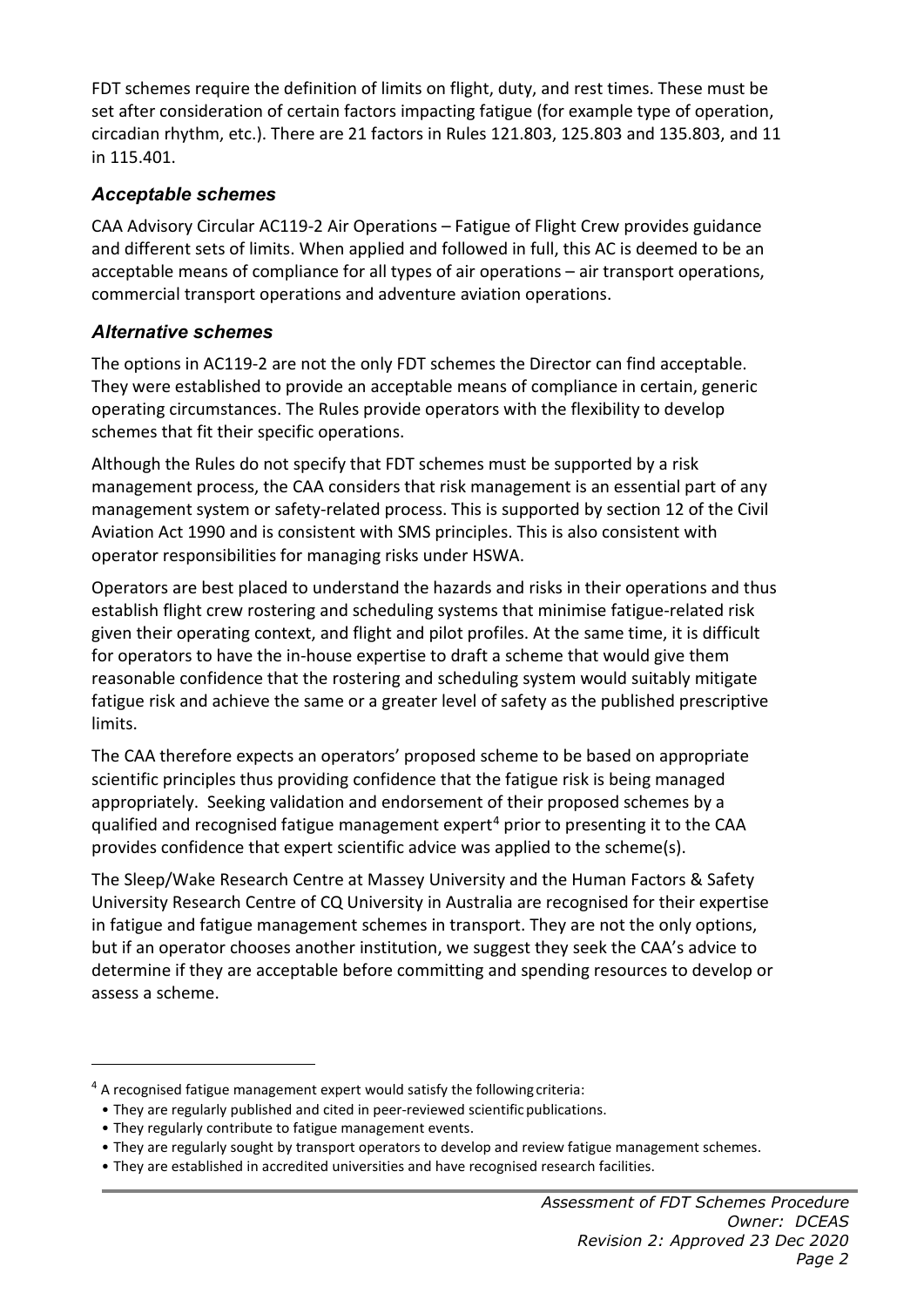### *Roles and responsibilities*

The Deputy Chief Executive Aviation Safety is responsible for this procedure, ensuring it is regularly reviewed and maintained in accordance with CAA document control policies and procedures.

CAA inspectors are responsible for applying this policy, assessing FDT schemes and, within the scope of their delegations, approving them. For schemes falling outside of the requirements of AC119-2 they are to assess whether the scheme has been endorsed by a recognised fatigue management expert.

Operators are responsible for establishing and maintaining FDT schemes, submitting schemes for CAA acceptance, and demonstrating that the schemes meet the requirements of AC119-2, or that they provide the same or a greater level of safety if the parameters are outside AC119-2.

Operators are also responsible for monitoring the effectiveness of their schemes in achieving desired safety performance, consistent with SMS or quality assurance principles, as applicable.

## *Process*

This section outlines how the CAA will process applications and assess FDT schemes.

## *Application*

#### *1. Initial and re-entry into the civil aviation system*

The FDT scheme is a mandatory programme that operators must have before they can be certificated and participate in the New Zealand civil aviation system. It must be documented in the operator's exposition required by 119.81 or 119.125, or 115.79.

It is the operator's responsibility to demonstrate to the CAA that they meet all the regulatory requirements and can operate safely. For FDT schemes, this means the application should make it clear whether the proposed scheme follows AC119-2 or not. Good and clear demonstration through well documented policies, systems and procedures will facilitate the CAA's assessment.

#### *2. Amendment*

Operators may wish to make changes to their FDT schemes to reflect changes in their operations or to make potential efficiency gains for instance. They are required to seek prior acceptance of the changes by the Director as per 119.165(b)(9) or 115.109(b)(8). Such changes must follow this same process.

## *Assessment*

#### *1. Meeting AC119-2 requirements*

Where an operator has indicated that their FDT scheme meets the requirements of AC119- 2, it is likely the CAA's assessment will be straightforward, provided it is convinced through the exposition that all the requirements are met and the scheme is appropriate, taking into account the size of the organisation, the nature of its operations and the complexity of the activities undertaken.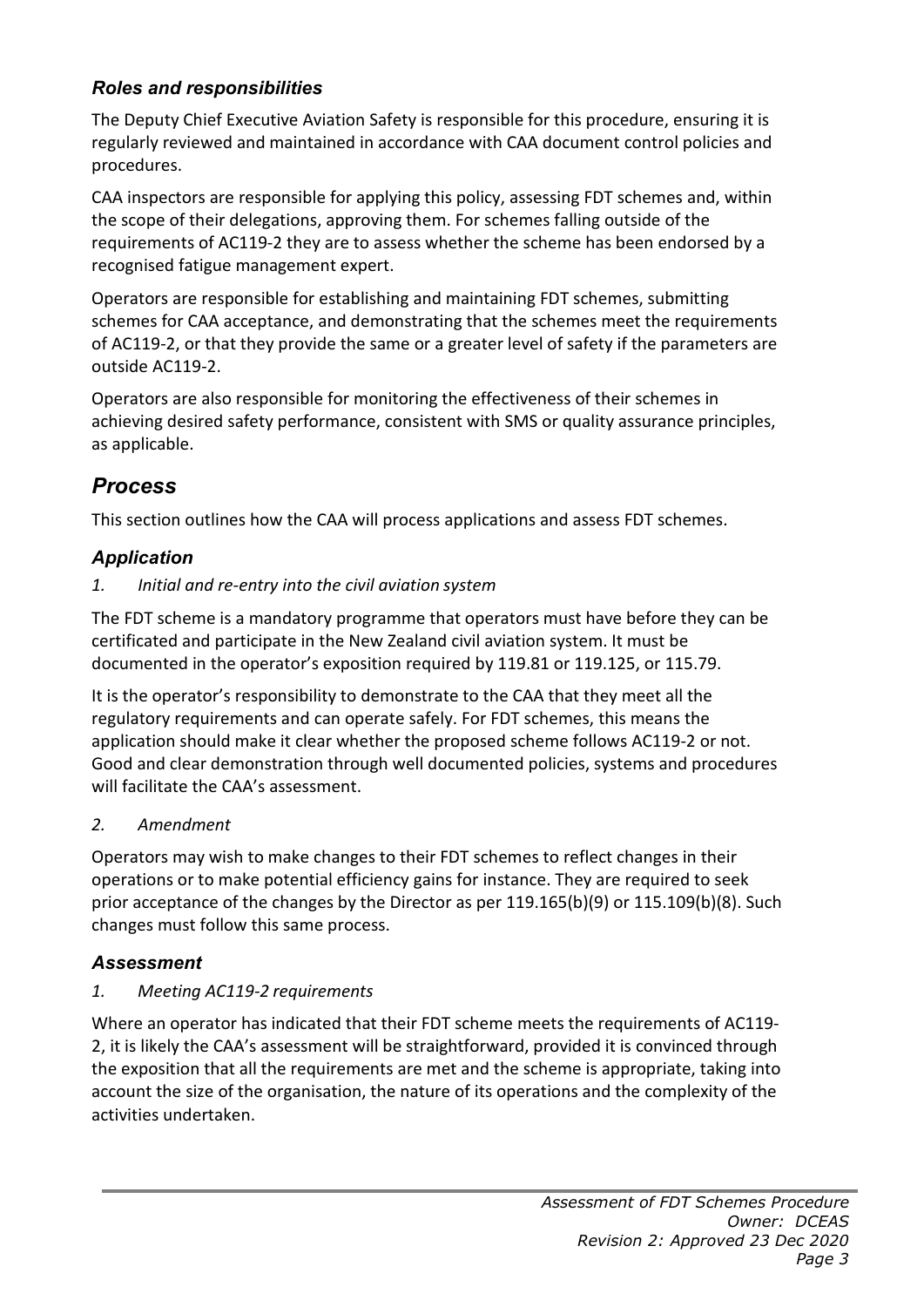#### *2. Alternative schemes outside AC119-2*

Where an operator has indicated that their FDT scheme is outside the requirements of AC119-2, the application must be supported by evidence that the scheme has appropriate fatigue management scientific endorsement. This endorsement will signify that the scheme:

- is consistent with scientific principles regarding the management of fatigue;
- has taken into account operational experience from the operator; and
- meets the criteria of Rules 121.803, 125.803, 135.803, or 115.401 as relevant.

Alternative FDT schemes must demonstrate an equivalent or greater level of safety than prescribed schemes and must fit into the organisation's system for safety management or internal quality assurance currently required by the Rules. The presence and effectiveness of the following processes and systems will provide confidence to the CAA that an operator's application meets the required standards including the HSWA responsibility to manage fatigue in the workplace:

- Procedures and tools for creating flight assignments and assigning crew members (roster, schedule) which incorporate the FDT scheme and related risk management;
- Operator policies which outline crew responsibilities for managing fatigue and reporting fatigue related hazards and occurrences;
- Internal fatigue reporting system (this is part of hazard identification);
- Monitoring system that is both reactive (analysing the data from the reporting system) and proactive (for example interviewing staff on various rosters without waiting for fatigue reports in an effort to gain insight into as yet undisclosed fatigue related issues);
- Training and competency assessment processes, for personnel who may be affected by or have an impact on fatigue, including crew rosterers and schedulers. This should include training on the causes and consequences of fatigue, mitigation strategies, as well as company policies and procedures;
- Engagement and communication processes to ensure the participation of staff, providing them reasonable opportunity to contribute to the decision-making process;
- Consideration of any other relevant factors including non-work-related factors that may increase fatigue, such as personal stressors, adequate sustenance, taking into account the type of organisation, the nature and complexity of its operations, and the contribution workload has on fatigue, etc.

In essence, the CAA will assess the operator's process of developing / validating an FDT scheme and will consider the supporting processes that provide assurance that risks are being managed. These assessments will be on a case-by-case basis and FDT schemes will be assessed on their individual merits.

#### *Demonstration*

The CAA's assessment process may not be limited to a desktop review. Certification requires the operator to demonstrate that they have the capability and competence to implement the proposed scheme effectively. This means that process, tools, training, etc. are in use and there is evidence the objectives of the FDT scheme are achieved.